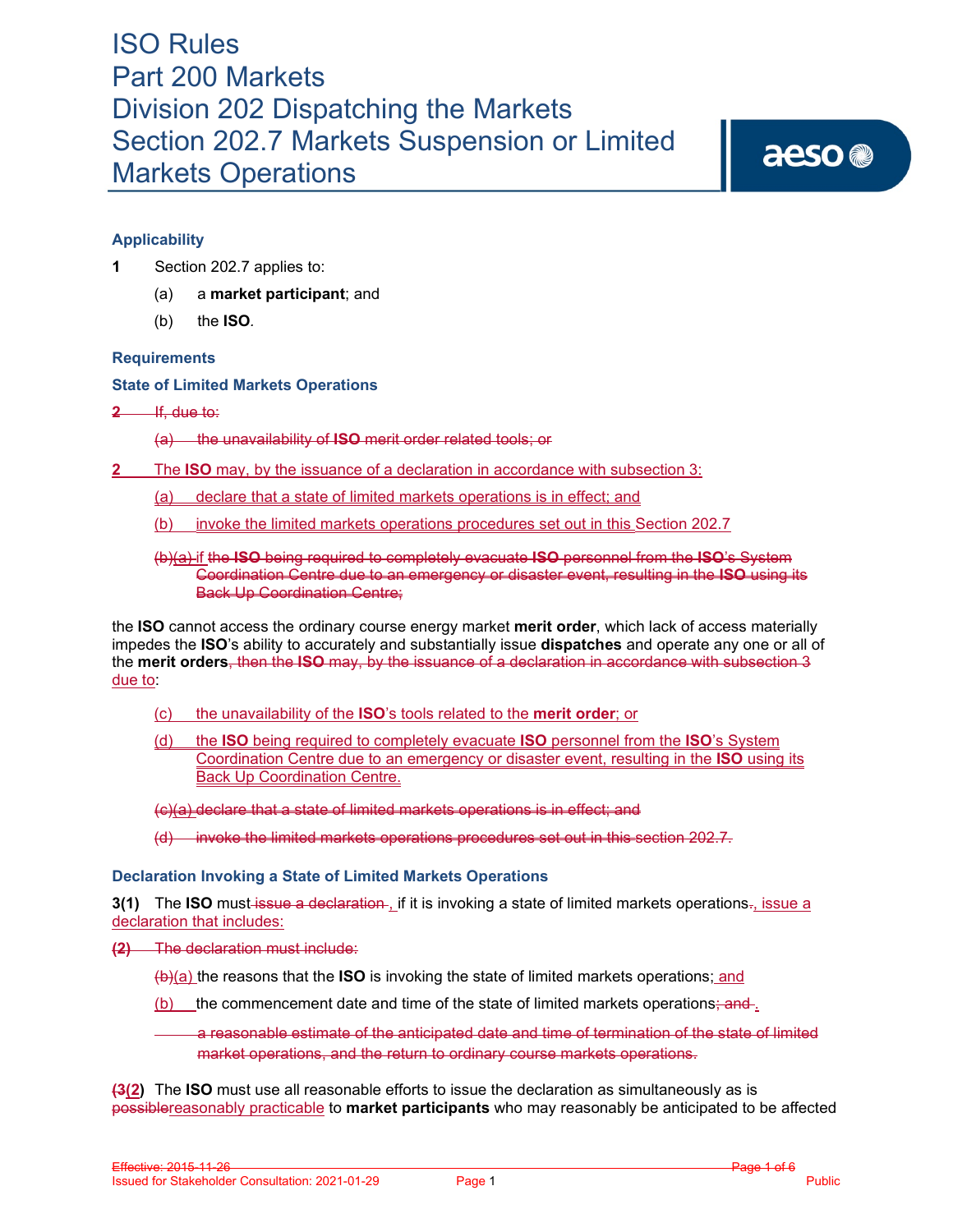by the state of limited markets operations.

**(43)** The **ISO**, from time to time, may issue a subsequent declaration updating **market participants** on limited markets operations developments as the circumstances warrant, including the return to ordinary course market operations.

**(54)** The **ISO** may select one or more of the following methods to issue a declaration, depending on which is the most practical and effective method under the circumstances:

- (a) the real time AIES Event Log or other message communications posted on the AESO website;
- (b) Automated Dispatch and Messaging System communications; or
- (c) pre-recorded telephone notifications, followed up by written confirmations.

#### **Dispatches During a State of Limited Markets Operations**

**4** During(1) The **ISO** must, during a state of limited markets operations:

- (a) the **ISO** must use the most current and reasonably accurate **merit orders** then available to the **ISO** under the circumstances, to continue to issue **dispatches** in a manner which is as close as possible to ordinary course operations; and
- (b) subject to subsection 4(c), the **ISO** must2), use all reasonable efforts to ensure that any **dispatches** the **ISO** has issued for **dispatch down services** and **ancillary services** at the commencement of the state of limited markets operations remain in effect until termination of the state of limited markets operations; and.

**(2)** The **ISO** may, if the system marginal price exceeds the reference price during thea state of limited markets operations, then the **ISO** may determine thatterminate any one or all of the **dispatch down services** must be terminatedreferred to in subsection 4(1)(b) until the termination of the state of limited markets operations.

## **Energy Market Pricing During a State of Limited Markets Operations**

**5(1)** During The **ISO** must, during a state of limited markets operations and subject to subsection 5(2), the **ISO** must, determine the energy market **pool price** as the system marginal price at each minute, which must be the highest eligible **pool asset** marginal price of all **pool assets** to meet **system load** in the energy market **merit order** referred to in subsection 4(1)(a).

**(2)** The system marginal price during a state of limited markets operations must be one thousand dollars (\$1,000) per MWh under the circumstances set out in subsection 3(1)(b) of section 201.6 of the **ISO rules***, Pricing*.

#### **Other Pricing During a State of Limited Markets Operations**

- **6** DuringThe **ISO** must, during a state of limited markets operations:
	- (a) the **ISO** must make **dispatch down service** payments based on the system marginal price in each minute, in accordance with subsection 8 of section 103.4 of the **ISO rules**, *Power Pool Financial Settlement*;; and
	- (b) the **ISO** must make **ancillary services** payments based on the **pool price**, which such price is determined in accordance with subsection 4 of section 201.6 of the **ISO rules**, *Pricing*;
	- (b) the **ISO**but may suspend uplift payments under subsection 6 of section 103.4 of the **ISO**

Effective: 2015-11-26 Page 2 of 6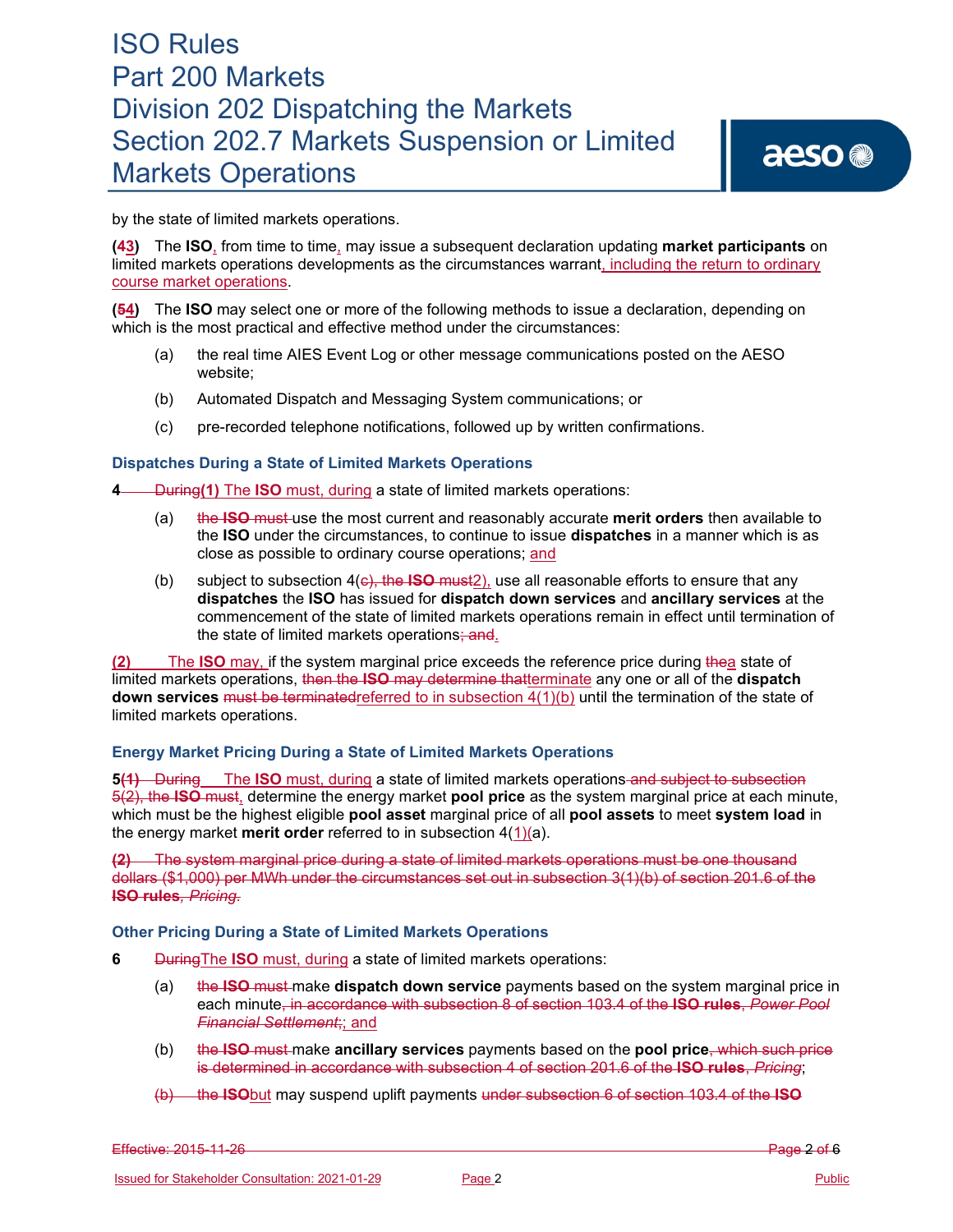aeso<sup>®</sup>

#### **rules**, *Power Pool Financial Settlement*; and

the **ISO** may suspendand payments for **transmission constraint rebalancing** required under subsection 7 of sectionthat would otherwise be payable in accordance with Section 103.4 of the **ISO rules**, *Power Pool Financial Settlement*.

#### **Termination of a State of Limited Markets Operations**

**7(1)** The **ISO** must, by issuing a declaration, must terminate a state of limited markets operations as soon as it restores ordinary course access to the **merit orders**.

**(2)** The **ISO** must use the most practical and effective communication method referenced in subsection 3(54) to issue a declaration to **market participants** that the **ISO** has terminated a state of limited markets operations and ordinary course **merit order** operations are to recommence by the date and time specified in the declaration.

#### **State of Markets Suspension**

#### **8(1)** If:

#### **8(1)** The **ISO** may, once an approval is granted under subsection 8(2) and if:

- (a) the **interconnected electric system** is experiencing a blackout;
- (b) the **interconnected electric system** is breaking up into two (2) or more **electrical islands** causing **transmission market constraints** that significantly limit or prohibit markets operations; or
- (c) the **ISO** is unable to continue in a state of limited markets operations under this sSection 202.7 because:
	- (i) the **ISO** no longer can use the most current and reasonably accurate energy market **merit order** due to material variances between that energy market **merit order** and the energy production capabilities of the **pool assets** associated with the energy market **merit order**; or
	- (ii) the **ISO** no longer can perform and operate **merit order** functions at the Back Up Coordination Centre as referenced in subsection 2(bd);

then once an approval is granted under subsection 8(2), the **ISO** may issue a declaration in accordance with subsection 9 invoking a state of markets suspension for the energy market, the **ancillary services** market and the **dispatch down service** market, and implementing the markets suspension procedures set out in this sSection 202.7.

**(2)** The **ISO** may not issue a declaration invoking a state of markets suspension without the approval of the Chief Executive Officer of the **ISO** or a designee, but if the **interconnected electric system** is experiencing a blackout as referenced under subsection 8(1)(a), then the **ISO** may, by declaration in accordance with subsection 9, invoke a state of markets suspension without Chief Executive Officer approval.

#### **Declaration Invoking a State of Markets Suspension**

**9(1)** The **ISO** must issue a declaration, if it is invoking a state of markets suspension, issue a declaration that includes:

**(2)** The declaration must include:

Effective: 2015-11-26 Page 3 of 6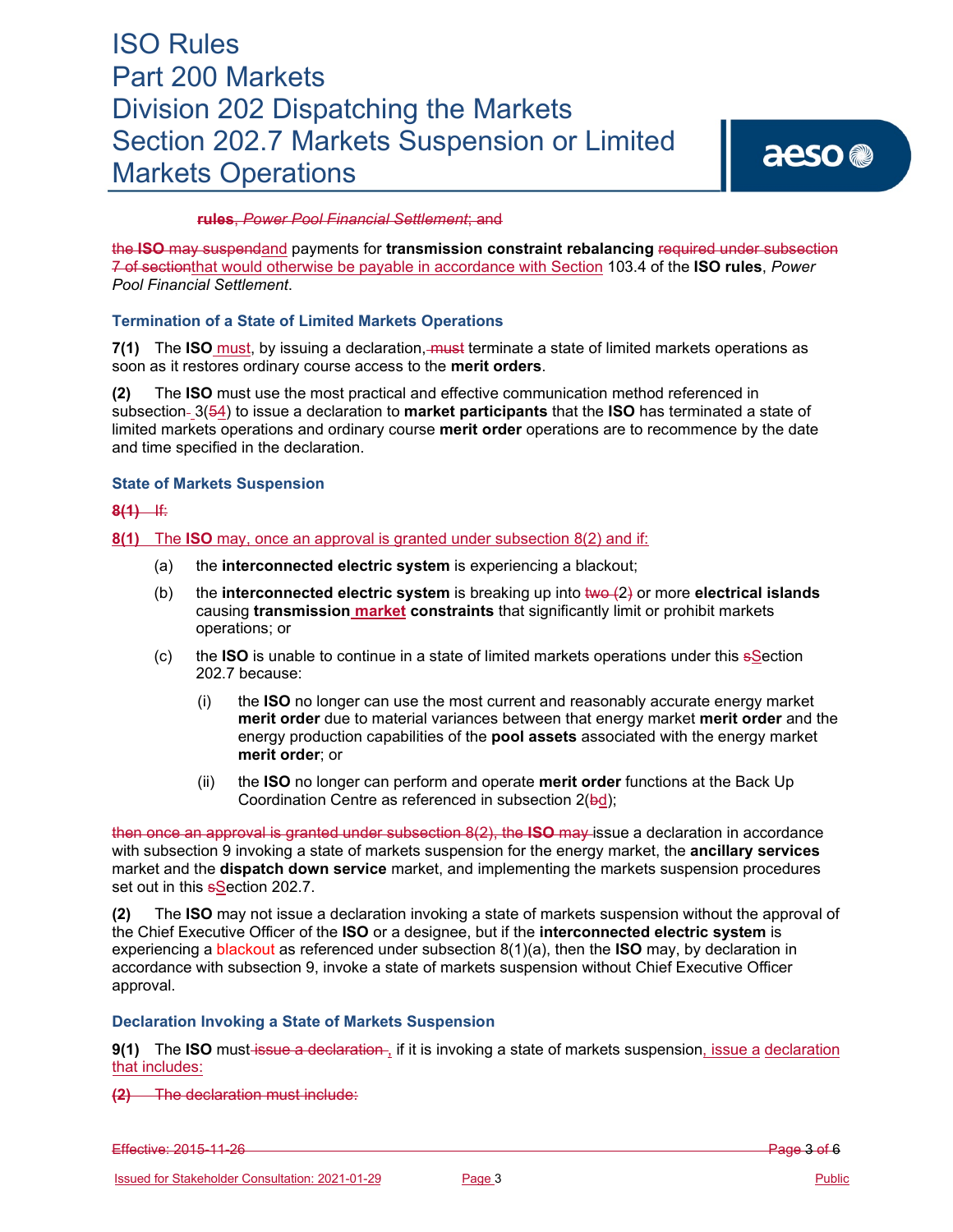# aeso<sup>®</sup>

(b)(a) the reasons that the **ISO** is invoking the state of markets suspension; and

 $\left\langle \Theta_{0}(b)\right\rangle$  the commencement date and time of the state of markets suspension; and.

(c) a reasonable estimate of the anticipated date and time of the termination of the state of markets suspension, and the return to ordinary course markets operations.

**(3(2)** The **ISO** must use all reasonable efforts to issue the declaration as simultaneously as is possiblereasonably practicable to **market participants** who may reasonably be anticipated to be affected by the state of markets suspension.

**(43)** The **ISO**, from time to time, may issue a subsequent declaration updating **market participants** on markets suspension developments as the circumstances warrant<sub>"</sub>, including the return to ordinary course market operations.

**(54)** The **ISO** may select one or more of the following methods to issue the declaration, depending on which is the most practical and effective method under the circumstances:

- (a) the real time AIES Event Log or other message communications posted on the AESO website;
- (b) Automated Dispatch and Messaging System communications; or
- (c) pre-recorded telephone notifications, followed up by written confirmation.

### **Effect of a State of Markets Suspension**

**10** During the period of time a state of markets suspension is in effect, the **ISO**:

- **10** The **ISO**:
	- (a) is not required to follow the **merit orders**; and
	- (b) must determine the system marginal price in accordance with subsection  $11_{\overline{1}}$

during the period of time a state of markets suspension is in effect.

## **System Marginal Pricing during a State of Markets Suspension**

**11(1)** During The **ISO** must, during a state of markets suspension and subject to subsection 11(2), the **ISO** must, determine the system marginal price at each minute, which price must be either the prior thirty (30) **day** average **on peak** price or **off peak** price, depending on the hour of **day** the state of markets suspension is in effect.

**(2)** The system marginal price during a state of markets suspension must be one thousand dollars (\$1,000) per MWh under the circumstances set out in subsection 3(1)(b) of section 201.6 of the **ISO rules***, Pricing*.

#### **Operating Costs Recovery for Certain Market Participants**

**12(1)** IfThe **ISO** must, if for a state of markets suspension a **market participant** does not recover from energy receipts revenue all operating costs, as specified in subsection 12(2) below, for any **pool asset** that operated during that state of market suspension, then the **ISO** must pay to the **market participant** an additional amount up to, but not in excess of, those operating costs, net of the energy receipts revenue.

**(2)** SubjectA **market participant** may, subject to subsection 12(3), include the following in the operating costs referred to in subsection 12(1) may include:):

Effective: 2015-11-26 Page 4 of 6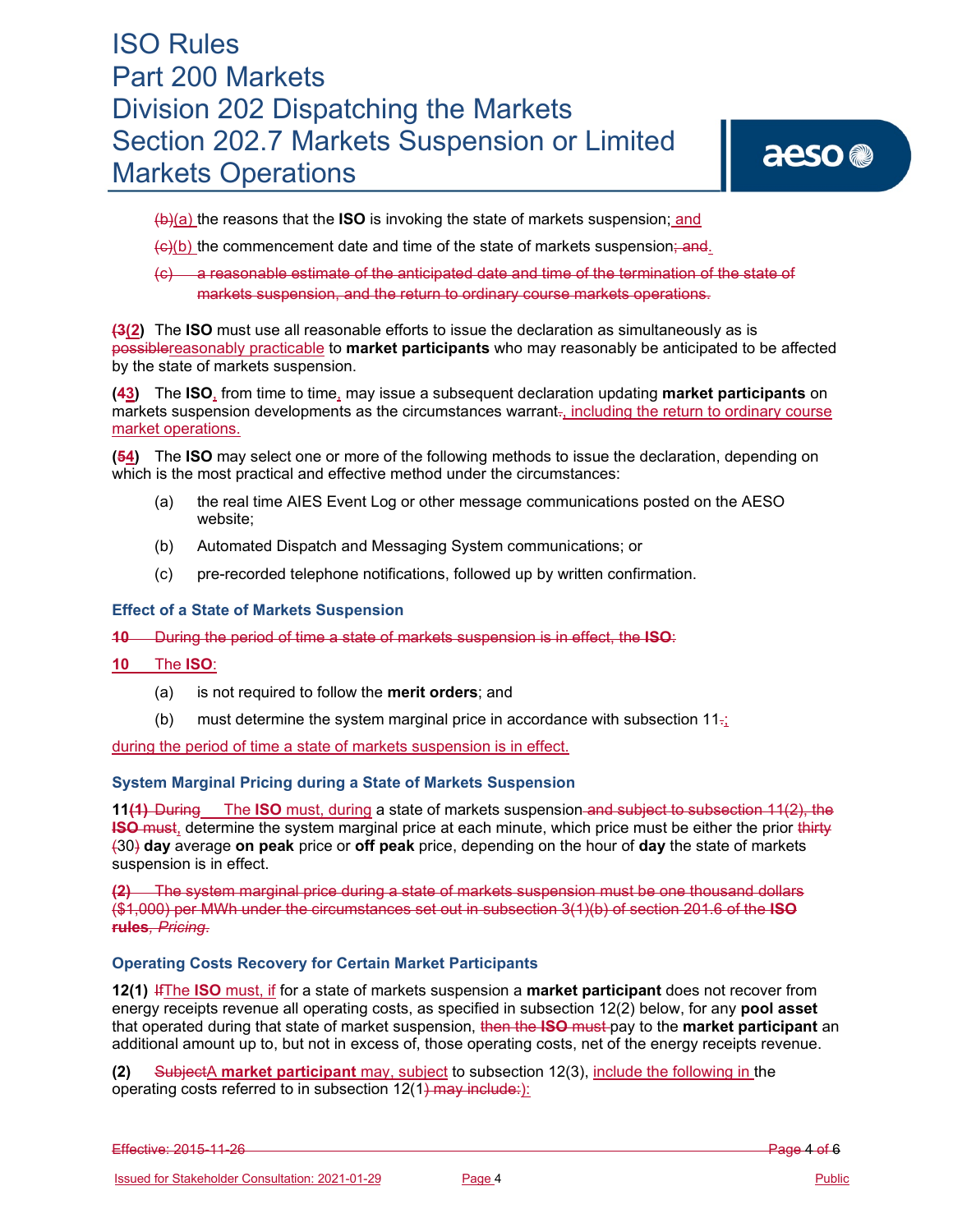# aeso<sup>®</sup>

- (a) variable **supply transmission service** charges which are the actual cost of all variable charges from *Rate Schedule STS* of the **ISO tariff**, including the applicable **loss factor** charge or credit;
- (b) variable operating and maintenance charges;
- (c) fuel cost to operate the **pool asset**; and
- (d) other related reasonable costs the **ISO** approves.

**(3)** IfA **market participant** may, if during a state of markets suspension a **market participant**it incurs start-up costs for a **pool asset** as the result of receiving a **directive** to start-up the **pool asset**, and then subsequently the **market participant**:

- (a) receives a **directive** to shut down the same **pool asset**; or
- (b) receives a **dispatch** to terminate energy delivery or consumption for the same **pool asset** upon the termination of the markets suspension and the return to ordinary course operations;

then the **market participant** may include those start-up costs in the operating costs to be recovered in accordance with subsection 12(2).

**(4)** The **ISO** must include as a line item in a **power pool** statement any charge to a **pool participant** under subsection 8 of section 103.6 of the **ISO** rules, *ISO Fees and Charges*any charge required for the **ISO** to recover any costs associated with the payment of operating costs net of energy receipts revenue due to a markets suspension under this sSection 202.7.

## **Termination of a State of Markets Suspension**

**13(1)** The **ISO** must, by issuing a declaration, must terminate a state of markets suspension as soon as it restores ordinary course markets operations.

**(2)** The **ISO** must use the most practical and effective communication methods referenced in subsection 9(54) to issue a declaration to **market participants** that the **ISO** has terminated a state of markets suspension and ordinary course markets operations are to recommence by the date and time specified in the declaration.

**(3)** The **ISO** must publish a preliminary report on the AESO website, no later than five (5) **business days** following the last **day** of a state of markets suspension, containing a summary of events and circumstances which led to the **ISO** invoking the state of markets suspension.

**(4)** The **ISO** must publish a final report on the AESO website, no later than twenty (20) **business days** following the termination of a state of markets suspension, containing details on how the **ISO** managed the markets suspension situation and the **interconnected electric system** during the state of markets suspension, and the efforts the **ISO** undertook to return the markets to ordinary course markets operations.

## **Revision History**

| <b>Effective</b> | <b>Description</b>                                                                                                                                                                                                                                        |
|------------------|-----------------------------------------------------------------------------------------------------------------------------------------------------------------------------------------------------------------------------------------------------------|
| 20XX-XX-XX       | Revision to reflect replacement of "transmission constraint" with "transmission"<br>market constraint"; clarifications regarding updates about return to ordinary course<br>market operations; removal of subsection 11(2); and administrative revisions. |